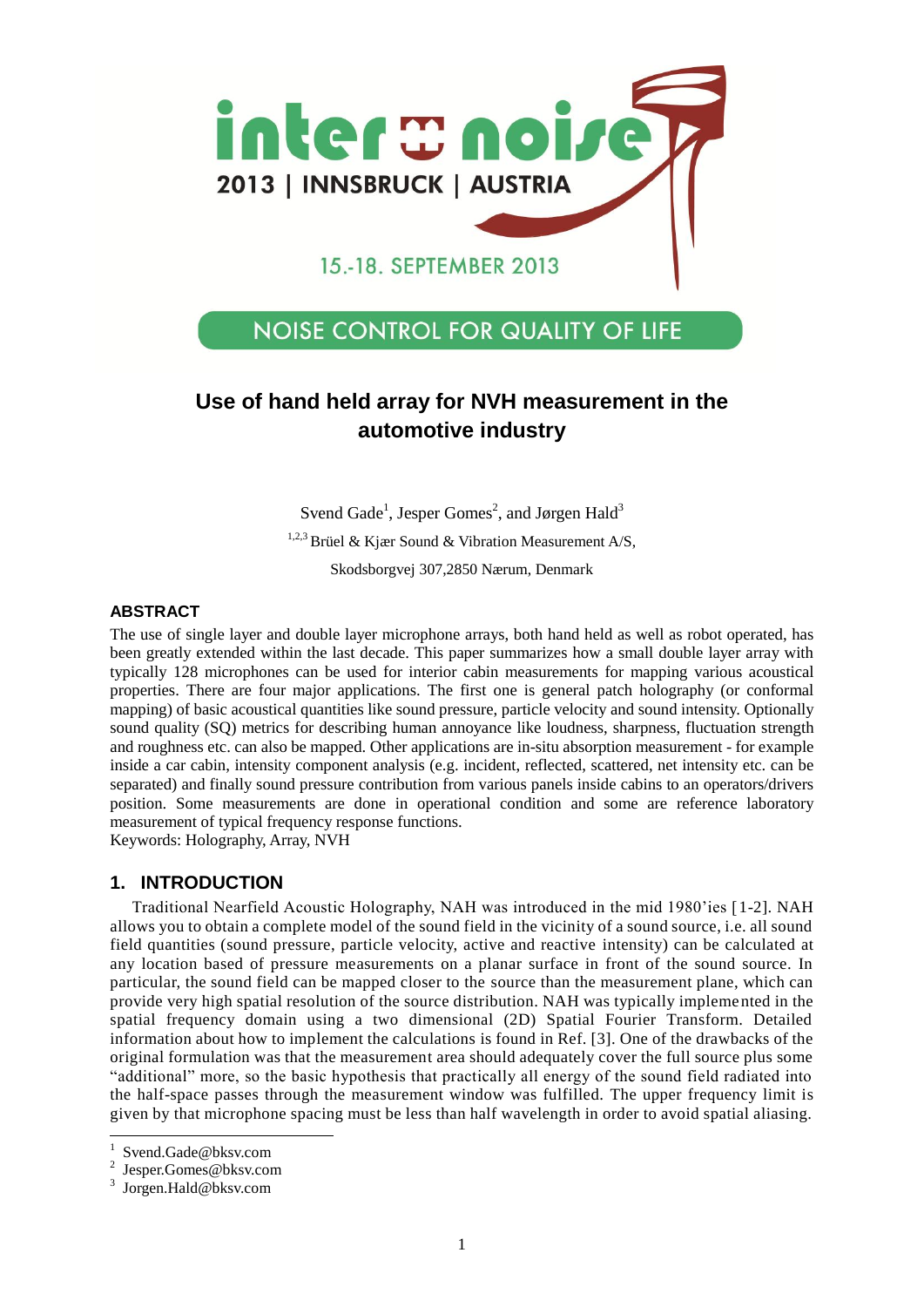Practical measurements were performed using a sub-array and scan techniques. Reference transducers are needed in order to link the scan measurement together [4-5].

Statistically Optimized Nearfield Acoustic Holography, SONAH became a new formulation of NAH performing the plane-to-plane transformation directly in the spatial domain avoiding the use of spatial DFT thus avoiding/eliminating windowing and leakage errors associated with FFT/DFT calculations. SONAH opens up for the use of holography measurements with an array that is much smaller than the source, e.g. small hand-held arrays and still keeping errors at an acceptable level [6-7]. SONAH also opens up for introduction of irregular array geometries that can be used for both holography measurements (low to medium frequencies) and beamforming (medium to high frequencies) thus covering the full frequency range [8].

The first application of a small array was patch holography, where you just take measurement where it is relevant (for example around a door seal for sound leakage detection) rather than measuring around the whole vehicle. Today the use of a small array has been extended to several applicatio ns such as in-situ absorption measurement, intensity component analysis (e.g. incident, reflected, scattered, net intensity etc.) and panel contribution. Also a more precise core holography algorithm similar to SONAH - Equivalent Source Method, ESM for measuring on curved surfaces has been developed recently [9-10], see figure 1. This paper will give an overview of the four applications, as well as the new ESM algorithm.



## **2. EQUIVALENT SOURCE METHOD, ESM**

Figure 1a – ESM modeling using Single Layer Array, Figure 1b – ESM modeling using Double Layer Array



Figure 2a – Valid region of SONAH algorithm, Figure 2b – Valid region of ESM algorithm

Using ESM the acoustic field is predicted directly by a mesh set of weighted equivalent monopole sources located inside the vibrating body so the method is suitable for arbitrary source shapes, see figure 1a. Here the requirement of having a model that can represent all contributions to the sound field in the test region is not fulfilled, but because of the short distance between the measurement area and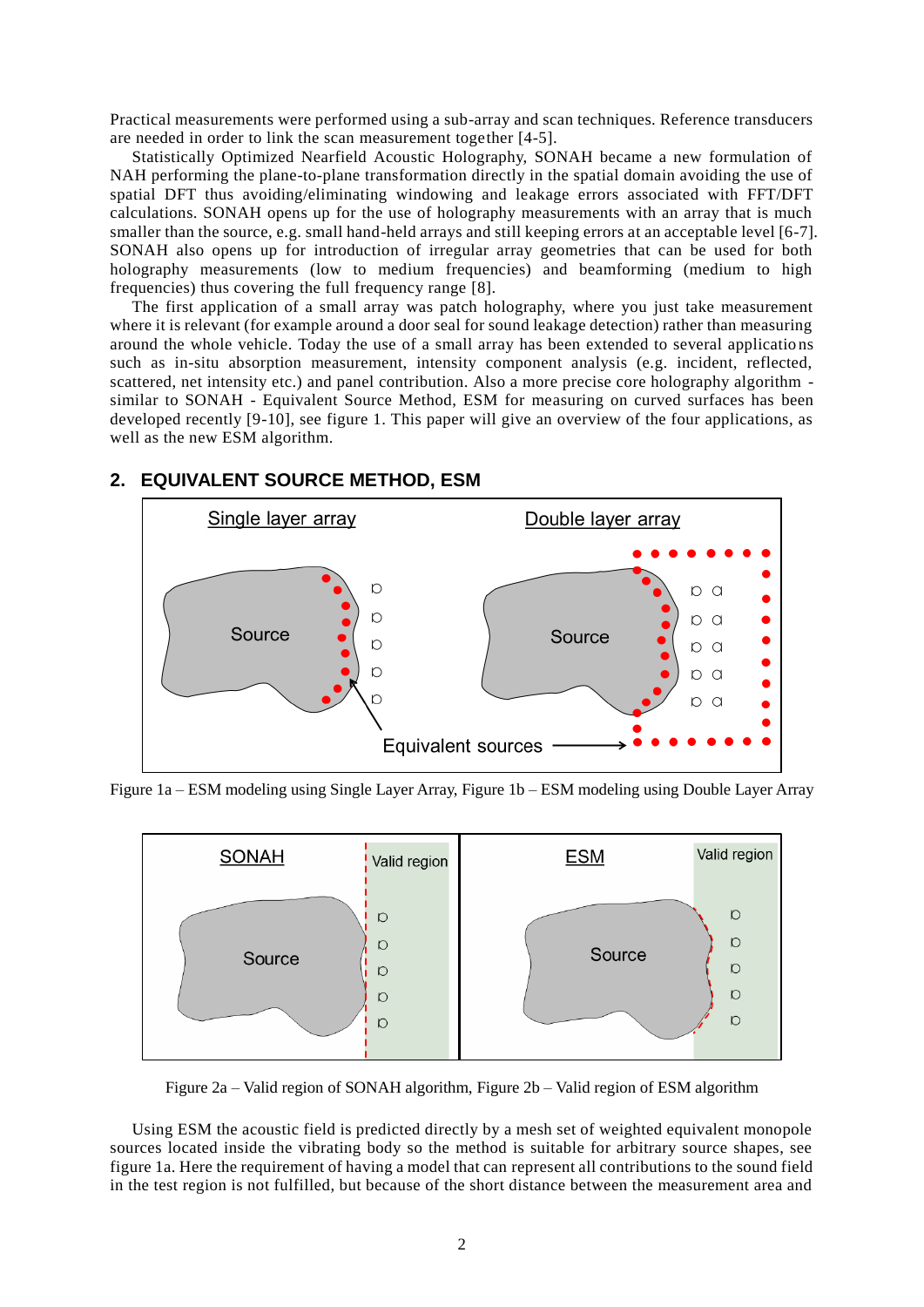reconstruction area a good approximation for the local patch can be expected.

Furthermore if the mesh is arranged, so that it surrounds a two-layer microphone array, and with a part of the mesh surface coinciding with the patch of interest then the requirement of having a model that can represent all contributions to the sound field in the test region is fulfilled for a local sound field modeling, see figure 1b. Global sound field modeling is then obtained by a series of patch measurement. In addition, using an array with two layers, sources are allowed behind the array.

The major difference between SONAH and ESM from an application point of view is that ESM handles arbitrary shaped sources and curved surfaces better than SONAH, see figure 2. SONAH uses a sound field model in terms of plane propagating and evanescent waves, whereas EMS uses a source model. So where ESM relies on the definition of a sufficient set of monopole sources this is not the case for SONAH.

## **3. INSTRUMENTATION**

The measurement system is described in details in Ref. [11]. The sound field measuring part consist of a 128 ch. hand held microphone array (figure 3a), a 132 ch. LAN-XI front end (figure 3b), a positioning system integrated into the array frame and a pc with dedicated software.

The array has 8x8 microphones mounted in 2 layers, resulting in a total of 128 microphones. The microphones are spaced 25 mm (various distances 25-50 mm are available) apart in both directions and with a spacing of 31 mm between the two layers. This results in an upper frequency limit for the array of 5 kHz (spatial sampling limit). Due to corrections for phase response (stored in Transducer Electronic Data Sheet, TEDS information) the array performs to frequencies very well below 200 Hz. In general TEDS corrections will improve the available dynamic range over a broad frequency range [13-14]. The array is connected to the front end via a single cable as shown in figure 3b.



Figure 3a – Double layer array with 8x8x2 microphones



Figure 3b – 132 ch. Front end with single cable connection to the array

A 3D Creator system consisting of an optical sensor unit, a digitizer control unit, a wireless hand-held probe, and a wired Dynamic Reference Frame enables precise three-dimensional measurement of array position in real-time as well as capturing of the surface geometry of the device under test.

## **4. APPLICATIONS OF HAND HELD ARRAY**

Today four major applications of a small hand held array exist: Patch holography, absorption measurements, intensity component analysis and panel contribution.

#### **4.1 Patch Holography / Conformal Mapping**

This is the fundamental application of a hand held microphone array. First a geometry surface model can be created by the positioning system or imported from a CAD model. The actual measurements are done with the small, double layer array, DLA (for interior noise measurements, diffuse sound fields) or single layer array, SLA (for exterior noise measurement, semi-anechoic sound fields) mounted on a handle with a built-in 3D position measurement system, see figure 3a. The system continuously determines the positions of the array microphones relative to some user-defined coordinate system. To map the sound field on a surface larger than the array, patch measurements are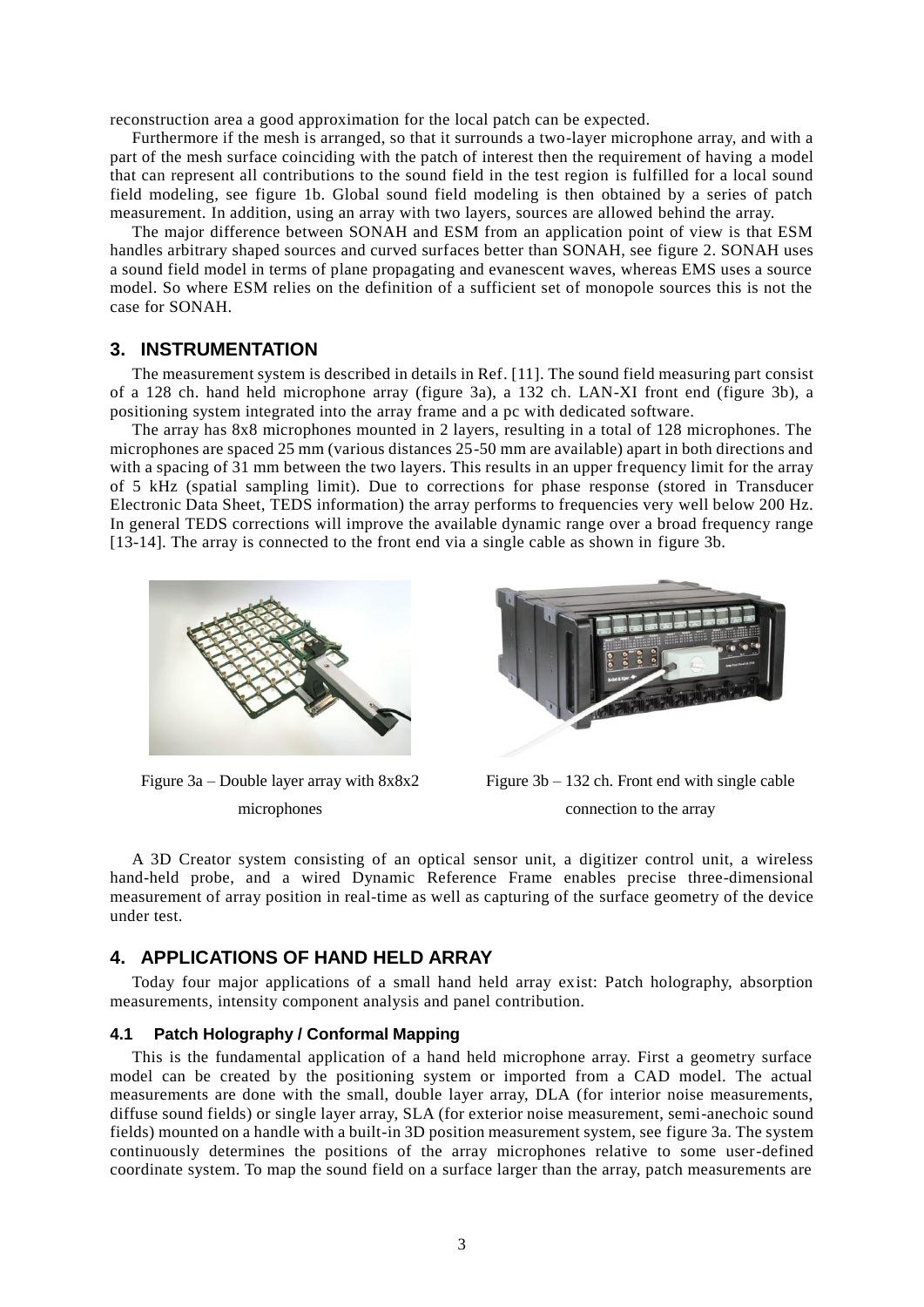made with the array in neighboring (preferably overlapping) positions over the surface. In each array patch position, acoustic and position data belonging together is recorded. Patch positions already visited/measured are displayed in a 3D view along with the real-time updated current position of the array. Also shown in the 3D view is a surface model of the test object. In this way, the user is guided in covering the surface area with sufficient array patch positions in order to obtain a re liable surface mapping result. To minimize the errors in the patch holography calculations, a very small measurement distance is recommended, typically equal to half of the microphone grid spacing. If this is not possible, then patches with significant overlap should be used, avoiding the need to perform calculations near the boundaries of the array areas. The procedure is visualized in figure 4 using a simple loudspeaker (ghetto blaster) example. Figure 4a shows the individual six measurement patches (with no or little overlap) while figure 4b shows the sound intensity results of the patch holography / conformal mapping. Typical sound field quantities like sound pressure, particle velocity and sound intensity can be mapped. Optionally sound quality (SQ) metrics for describing human annoyance like loudness, sharpness, fluctuation strength and roughness etc. can also be mapped.



Figure 4a – Six measurement patches, Figure 4b – Patch Holography / Conformal Mapping results

#### **4.2 In situ absorption measurements**

The double layer array in combination with holography calculations yields the 3 intensity components, the net/total intensity, positive (from front direction) and negative (from rear direction) intensity.

$$
I_{tot}(I_{net}) = I_{front} + I_{rear} = I_{rad} + I_{abs}
$$
 (1)

When measuring for the estimation of surface absorption, a number of loudspeakers are distributed in the cabin interior and driven by uncorrelated noise sources, to create a distributed and (close -to) diffuse excitation field. The net intensity is also the sum of the radiated and absorbed intensity, thus in this simple case ( $I_{rad} = 0$ ) the absorption coefficient,  $\alpha$  can be calculated from

$$
I_{tot} = I_{abs} = \alpha I_{rear} \tag{2}
$$

I.e. *α* can be calculated when *Itot* and *Irear* are known. See Refs. [11,15] for a more detailed discussion.

To illustrate the use of the proposed techniques in an automotive application, measurements were made with the DLA system in the cabin of a Volvo S60 passenger car to determine the in -situ absorption coefficient of selected surfaces in the cabin. Firstly, the cabin surfaces to be investigated were digitized using the 3D position measurement system and dedicated digitizing software. Next, array measurements were made with the DLA covering the surfaces patch by patch. Four loudspeakers were distributed in the cabin and driven by uncorrelated white noise to provide the acoustic excitation needed for the estimation of the absorption coefficient [11].

Figure 5 shows a 3D contour plot of the estimated absorption coefficient on the cabin surfaces for the 200 Hz 1/3 octave band. The absorption coefficient was estimated by first doing 1/3 octave band synthesis of the estimated total and incident/rear intensities, and then doing area averaging of these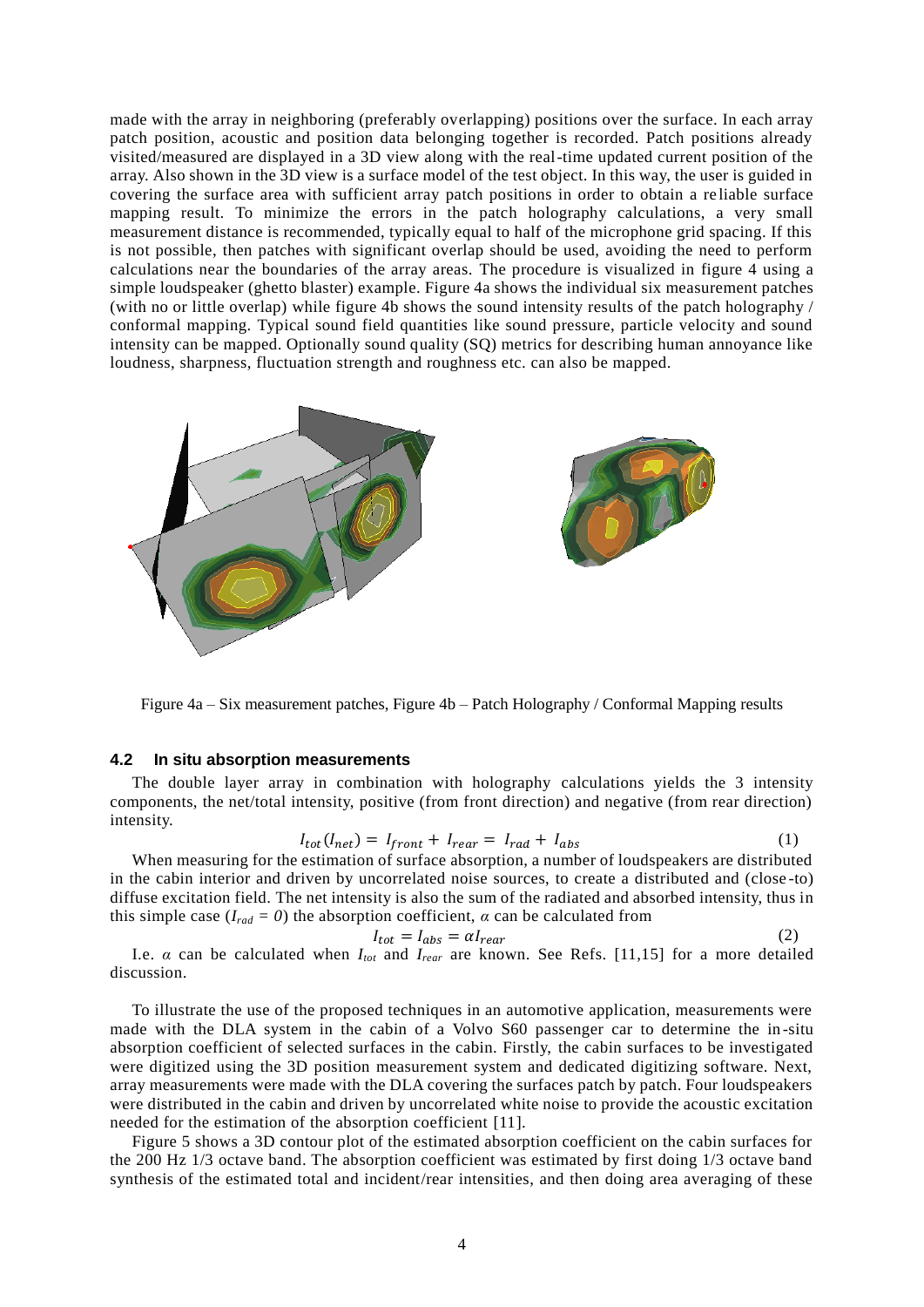quantities over e.g. the seat or window surface before estimating the final absorption coefficient as the ratio between the two. The figure shows that in the 200 Hz frequency band the seat has quite a high absorption coefficient compared to the door, window and roof.



Figure 5 – A contour plot of the estimated absorption coefficient of seat, door, window and roof in a car cabin. Results shown for the 200 Hz 1/3-octave band are averaged over the respective areas.

#### **4.3 Intensity component analysis**

Consider the radiation of sound from a small surface segment in a cabin environment. Such a surface segment may radiate sound energy because of external forcing, causing the surface to vibrate, and it may absorb energy from an incident sound field because of finite surface acoustic impedance. When measuring the sound intensity over the surface segment with an intensity probe, only total intensity *I*<sub>tot</sub> will be estimated. Holography can also separate into front and rear intensities, figure 6a and eq. (3).

$$
(p_{total}, \mathbf{u}_{total}) = (p_{front}, \mathbf{u}_{front}) + (p_{rear}, \mathbf{u}_{rear})
$$
\n(3)

Vibrating panel\n  
\nReflections or back ground sources\n  
\n
$$
T_{\text{front}}
$$
\n
$$
T_{\text{real}}
$$



Vibrating panel

Figure 6a – Net intensity is a summation of positive and negative going intensities



By visualizing figures 6a  $\&$  6b we can further more set up a couple of additional equations relating the different intensity components, radiated or entering intensity and (back)scattered intensity. As shown in eqs. 4 & 5, it requires knowledge about the absorption coefficient, *α,* measured as described in section 4.2.

$$
I_{scat} = -(1 - \alpha) \cdot I_{rear} \tag{4}
$$

$$
I_{rad} = I_{front} - I_{scat} \tag{5}
$$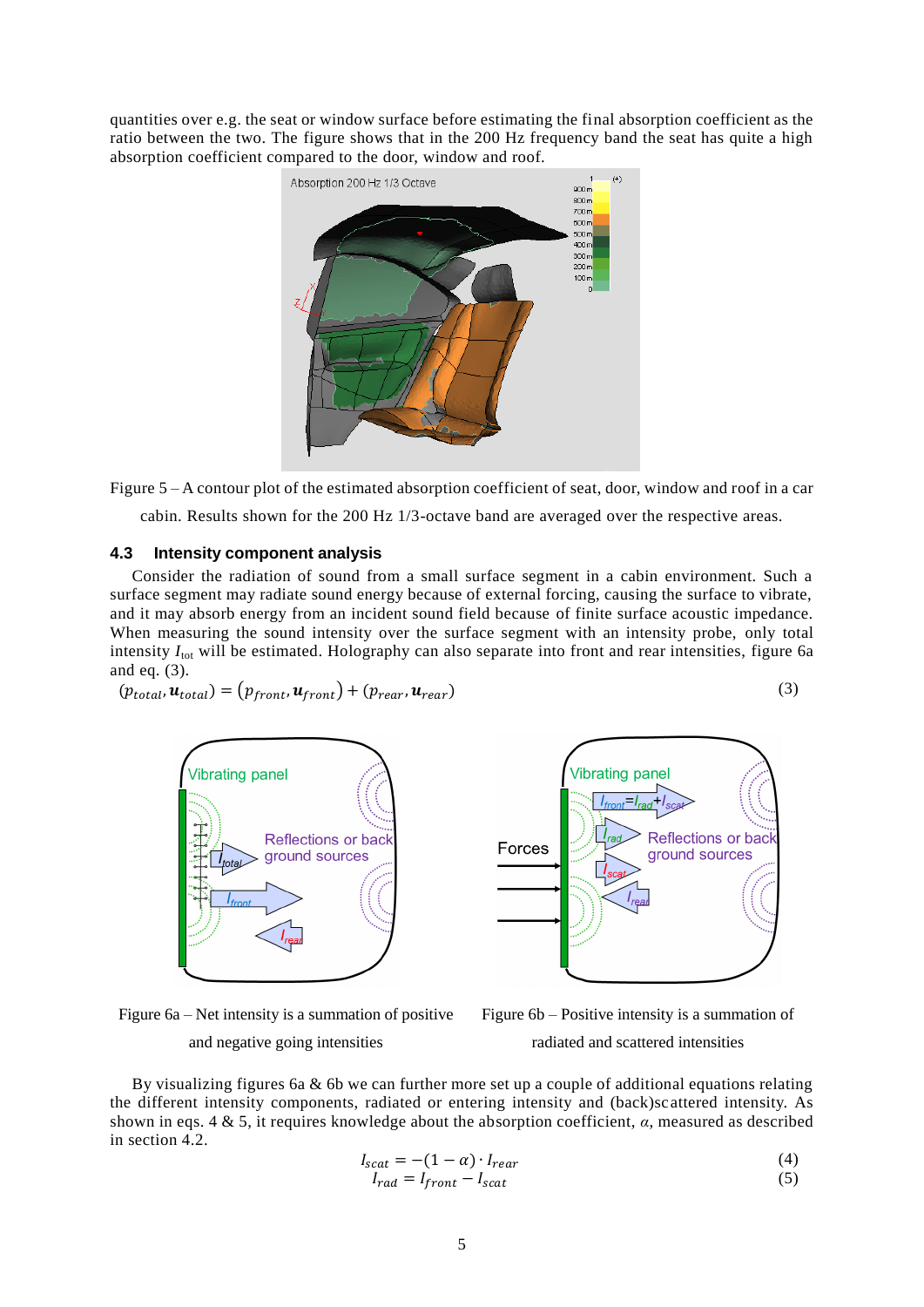The method which is presented here is based on separation of different sound field components via the spatial sound field information provided by an array. The radiated intensity is estimated as the intensity that would exist, if the incident (rear) and scattered field components could be taken away. So a free-field radiation condition is simulated. The idea is to first separate the incident field component into what is absorbed and what is scattered eq. (4), i.e. use separately measured information about the scattering/absorbing properties of the panel to calculate the scattered field, and finally subtract the incident and scattered fields from the total sound field. In this way the intensity is decomposed into separate components. Of special interest is the radiated (entering) intensity, which is the amount of sound energy that is entering into a cabin due to the external forces.

#### **4.4 Panel contribution analysis, PCA**

As a final consequence of being able to map the interior panels in a cabin with a long list of different sound field quantities, it is also desirable to calculate the contribution from the various panels to the perceived pressure at the operators/drivers position, see figure 7a. The idea was first presented in Ref. [12].



analysis, PCA



The sound pressure contribution at a position in a cabin (figure 7a) from a section Δ*Spanel* can be expressed as:

$$
\Delta p_{ear} = \iint\limits_{\Delta S} \left[ H_{p,Q} u_n - H_{u,Q} p \right] dS \tag{6}
$$

where  $p$  is the sound pressure on the panel section,  $u_n$  is the particle velocity in the normal direction of the surface, and  $H_{p,Q}$  and  $H_{u,Q}$  are the two frequency response functions (FRFs) from volume velocity to pressure and velocity on the panels (figure 7b).

The FRFs are measured by placing a volume velocity source (VVS) at the target position, e. g., the driver's ear position (figure 7b) and calculating the resulting sound pressure and particle velocity on the panels. This is done by measuring the sound pressure with a microphone array (DLA) at different positions covering the panels of interest, and then applying the ESM or SONAH algorithm to get pressure and velocity at the surface. Using the output from holography together with the measured radiated volume velocity from the VVS, the FRFs can be directly calculated.

Next, array measurements are performed under operational conditions (figure 7c), and the resulting surface quantities, *p* and *un*, are found by applying the ESM/SONAH algorithm again. ESM/SONAH requires a coherent field as input, but in the operational mode we may have several uncorrelated sources in the cabin. Here as well as in all other methods principal component decomposition (PCD) is used in order to decompose the sound field into a set of coherent subfields, which can be treated independently. The input to the PCD algorithm is cross-spectra between a set of reference signals and the signals from the array microphones and the cross-spectra between the reference signals. There should be at least as many references as there are uncorrelated sources.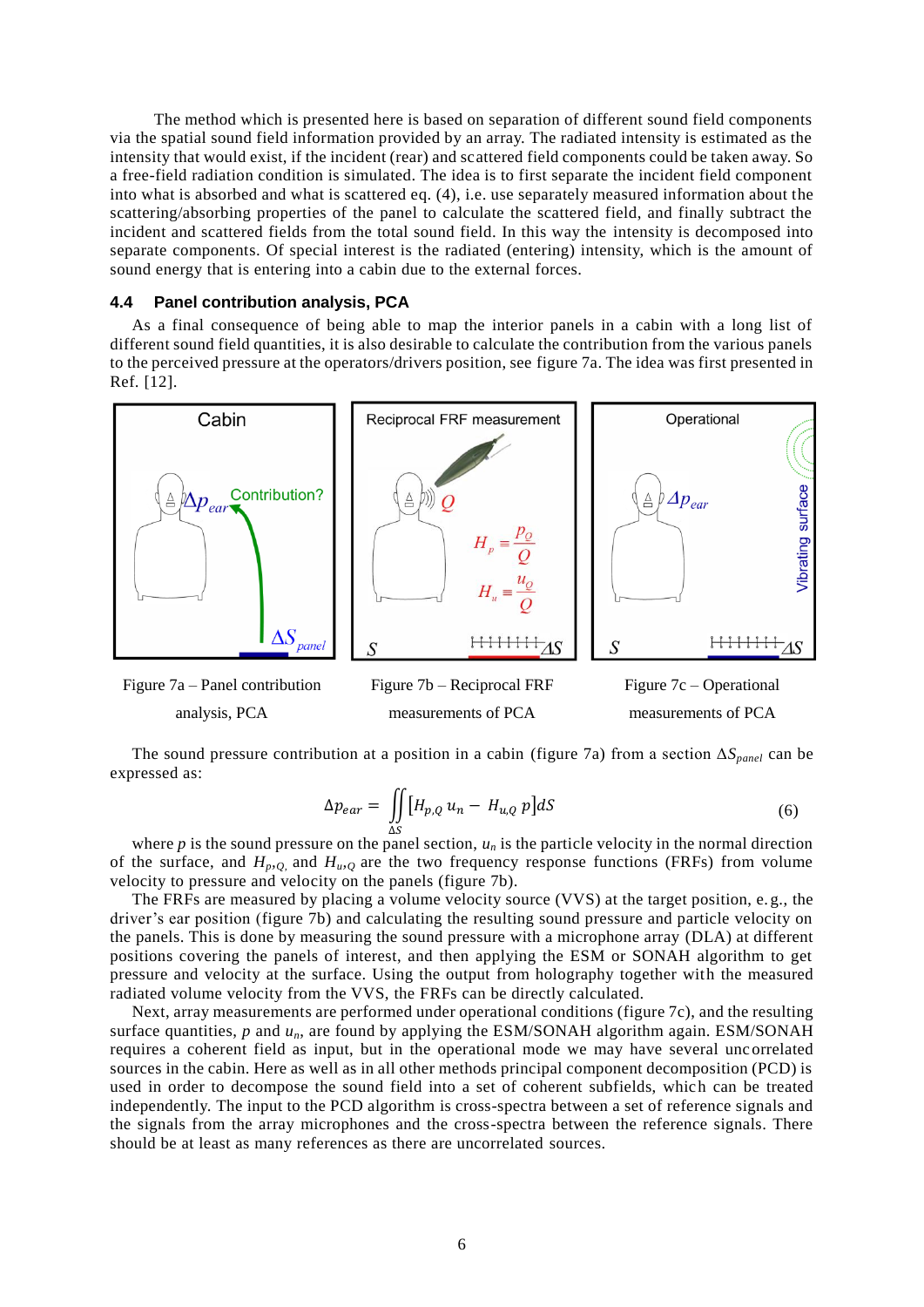|                 | Panel 1  | Panel 2  | <br>Panel N |
|-----------------|----------|----------|-------------|
| PC <sub>1</sub> |          | $p_{12}$ |             |
| PC <sub>2</sub> | $p_{21}$ | $p_{22}$ | $p_{2N}$    |
|                 |          |          |             |
| PC M            | $p_{M1}$ | $p_{M2}$ |             |
|                 |          |          |             |

Figure 8 – For a specific principal component the panel contribution are added on vector basis (indicated by blue), while for a specific panel the contribution of the principal component, PC X are added on power basis (indicated by red)

Detailed example of a panel contribution analysis, PCA inside a car cabin is found in Ref. [13]. An example is shown in figure 9, where the five most dominating panels are indicated: wind shield, right side of dashboard, center console, right front floor and front roof, as well as the total (complex summation) is shown.



Figure 9 – Panel contribution analysis at driver's position inside a passenger vehicle. Below 325Hz the wind shield (red curve) is the dominating contributor. Above 325 Hz the front roof (blue curve) becomes a significant contributor at several frequencies

Actually complex panel contribution is calculated as indicated in figure 8. For each principal component (PC) the contribution are added on vector basis, i.e. the total contribution may be smaller than the contribution from the most dominating panel (e.g. around 175 Hz, 260 Hz  $\&$  300 Hz on figure 9). The contribution from the various principal components to a specific panel on the other hand is done on power (rms) basis since principal components are incoherent, i.e. there is no meaningful phase relationship between principal components.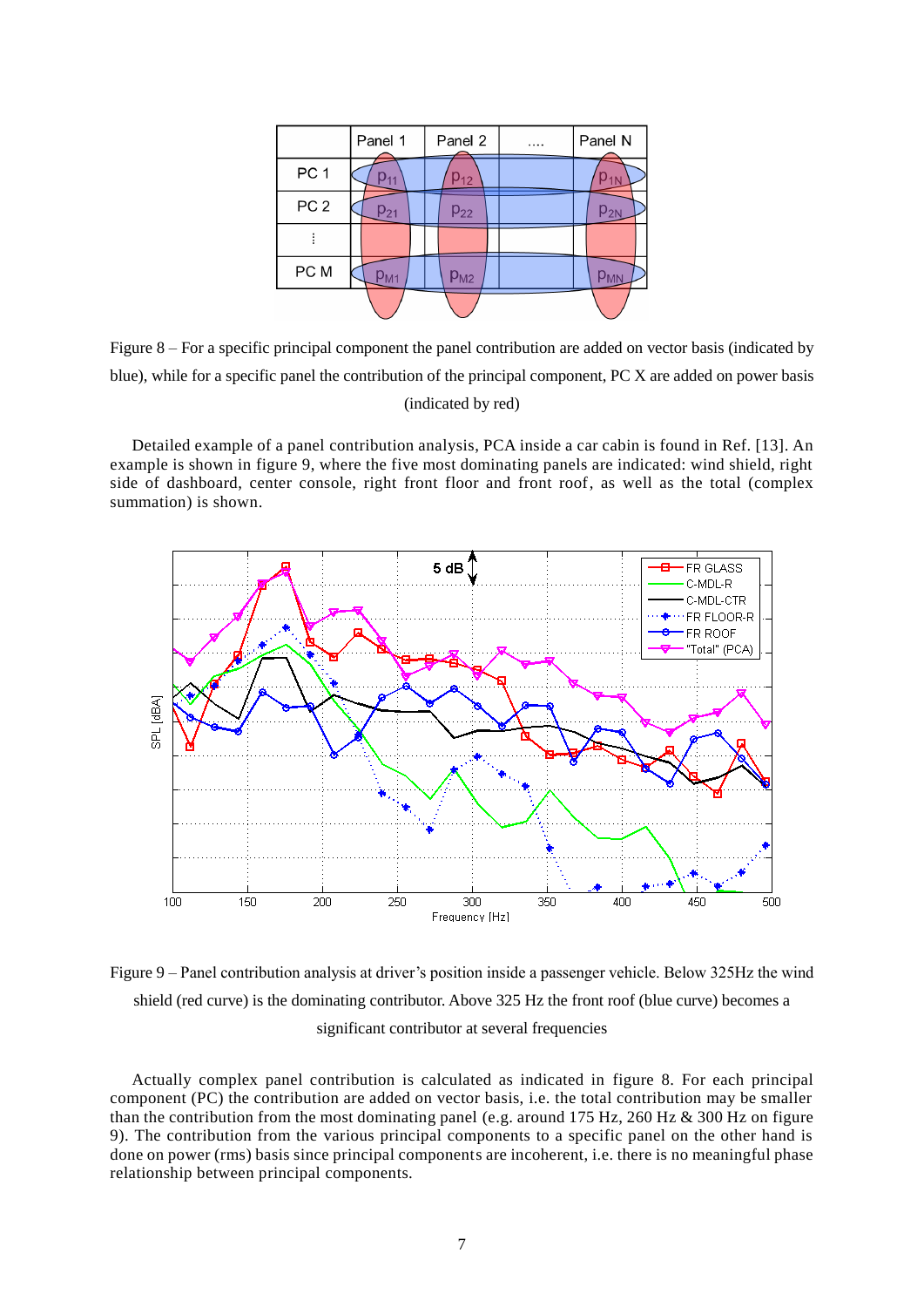## **5. SUMMARY/CONCLUSIONS**

Figure 10 gives an overview of how to perform the measurement for the various four applications. Patch holography, absorption coefficient and basic intensity component analysis require only one type of measurements, while panel contribution and advanced intensity component analysis are combinations of two sets of measurement (one operational measurement and one "laboratory" measurement). The requirements for the additional measurements compared to performing basic patch holography are summarized in table 1.



Figure 10 – Overview of the various measurement combinations for the four hand held array applications

Patch holography is performed by measuring close to the vibrating panels in order to map the noise radiation. Absorption measurements are done the same way except that the panels are absorbing sound, which has to be generated by loudspeakers.

Table 1 – Major properties of the three additional applications to patch holography. Advanced Intensity

|                    | <b>Absorption</b>        | <b>Intensity</b><br>Component      | <b>Panel</b><br><b>Contribution</b> |  |
|--------------------|--------------------------|------------------------------------|-------------------------------------|--|
| Output             | $\alpha$ ,               | $I_{front}$ , $I_{rear}$           | PCA spectra,                        |  |
|                    | $I_{total} \sim I_{net}$ | $I_{total}$ ,<br>$(I_{radiated,})$ | p-FRF,<br>v-FRF,                    |  |
|                    |                          | $I_{scattered}$                    | I, p, v                             |  |
| Extra              | <b>Exitation Sources</b> |                                    | <b>VVS</b> Source,                  |  |
| Equipment          |                          |                                    | References                          |  |
| <b>Measurement</b> | Absorption               | Operational,                       | Operational,                        |  |
| Type               |                          | (Absorption)                       | <b>FRF</b>                          |  |
| <b>Assumptions</b> | Stationary sound field   |                                    |                                     |  |
|                    |                          | (Local                             | Decoupled                           |  |
|                    |                          | Reaction)                          | Panels                              |  |

Component analysis (indicated in brackets) requires absorption measurements

Panel contribution (for example to the driver's ear position) requires measurements of frequency response functions (FRF) by use of a Volume Velocity Source from listening position (driver's ear) to the panels of interest in combination with measuring the patch holography patches in operational condition.

Figure 6a illustrates the basic three sound intensity components measured with a DLA. Figure 6b indicates how front intensity can be further decomposed into radiated (entering) and scattered components, if/when knowledge about the absorption coefficient is available.

Advanced intensity component analysis requires measurement of the absorption coefficient in combination with a patch holography measurement in operational condition. In this way the measured intensity can be decomposed into all its various components.